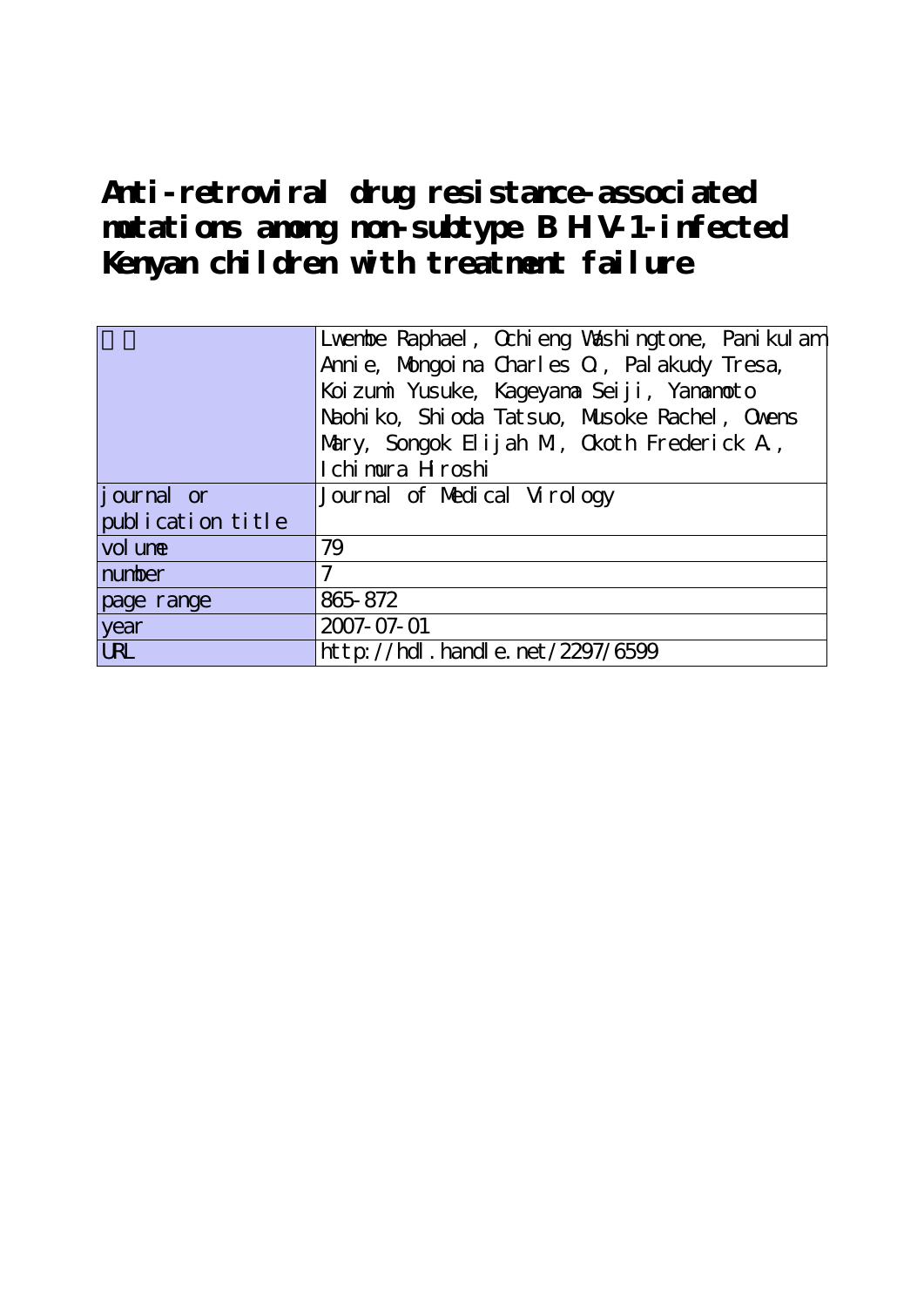# Anti-Retroviral Drug Resistance-Associated Mutations Among Non-subtype B HIV-1-Infected Kenyan Children With Treatment Failure

Raphael Lwembe,<sup>1,2</sup> Washingtone Ochieng,<sup>1</sup> Annie Panikulam,<sup>3</sup> Charles O. Mongoina,<sup>3</sup> Tresa Palakudy, $^3$ Yusuke Koizumi, $^2$  Seiji Kageyama, $^2$  Naohiko Yamamoto, $^4$  Tatsuo Shioda, $^5$ Rachel Musoke, $^3$  Mary Owens, $^3$  Elijah M. Songok, $^1$  Frederick A. Okoth, $^1$  and Hiroshi Ichimura $^{2*}$ 

<sup>1</sup>Centre for Virus Research, Kenva Medical Research Institute, Nairobi, Kenva  $^1$ Centre for Virus Research, Kenya Medical Research Institute, Nairobi, Kenya<br>2Department of Viral Infections, Graduate School of Medical Seienes, Kanaza <sup>2</sup>Department of Viral Infections, Graduate School of Medical Science, Kanazawa University, Kanazawa, Japan<br><sup>3</sup>Nuumbani Childran's Home, Nairobi, Kapya Nyumbani Children's Home, Nairobi, Kenya <sup>4</sup>

 ${}^4D$ epartment of Environmental Medical Zoology, Nagoya University graduate School of Medicine, Nagoya, Japan  $^{5}$ Department of Viral Infections, Research Institute for Microbial Diseases, Osaka University, Osaka, Japan

Recently increased availability of anti-retroviral therapy (ART) has mitigated HIV-1/AIDS prognoses especially in resource poor settings. The emergence of ART resistance-associated mutations from non-suppressive ART has been implicated as a major cause of ART failure. Reverse transcriptase inhibitor(RTI)-resistance mutations among 12 non-subtype B HIV-1-infected children with treatment failure were evaluated by genotypically analyzing HIV-1 strains isolated from plasma obtained between 2001 and 2004. A region of pol-RT gene was amplified and at least five clones per sample were analyzed. Phylogenetic analysis revealed HIV-1 subtype A1 (n = 7), subtype C (n = 1), subtype D (n = 3), and CRF02 AG ( $n = 1$ ). Before treatment, 4 of 12 (33.3%) children had primary RTI-resistance mutations, K103N ( $n = 3$ , ages 5–7 years) and Y181C ( $n = 1$ , age 1 year). In one child, K103N was found as a minor population (1/5 clones) before treatment and became major (7/7 clones) 8 months after RTI treatment. In 7 of 12 children, M184V appeared with one thymidine-analogueassociated mutation (TAM) as the first mutation, while the remaining 5 children had only TAMs appearing either individually ( $n = 2$ ), or as TAMs 1 (M41L, L210W, and T215Y) and 2 (D67N, K70R, and K219Q/E/R) appearing together ( $n = 3$ ). These results suggest that ''vertically transmitted'' primary RTI-resistance mutations, K103N and Y181C, can persist over the years even in the absence of drug pressure and impact RTI treatment negatively, and that appearing patterns of RTI-resistance mutations among non-subtype B HIV-1-infected children could possibly be different from those reported in subtype B-infected children. J. Med. Virol. 79:865-**872, 2007.** © 2007 Wiley-Liss, Inc.

KEY WORDS: vertical transmission; anti-HIV resistance patterns; persistence of mutations; Kenya

## INTRODUCTION

The emergence of anti-retroviral drug (ARV)-resistance mutations is a major cause of anti-retroviral treatment (ART) failure [D'Aquila et al., 1995; Lorenzi et al., 1999; Zolopa et al., 1999]. These drug-resistant HIV-1 strains can be transmitted through vertical, sexual, and parenteral routes [Erice et al., 1993; Conlon et al., 1994; Boden et al., 1999; Little et al., 1999; Brenner et al., 2000; Pillay et al., 2000; Salomon et al., 2000; Duwe et al., 2001]. Vertically transmitted multidrug resistant HIV-1 strain has been shown to persist for 9 months in an infant after postnatal therapy [Johnson et al., 2001]. Similarly, K103N-containing HIV-1 variants acquired after the administration of single dose-nevirapine, a non-nucleoside reversetranscriptase inhibitor (NNRTI), have been reported to persist for more than 1 year in some women and infants after vertical transmission [Flys et al., 2005]. However, long-term persistence of vertically

Accepted 11 December 2006

<sup>(</sup>www.interscience.wiley.com)



Grant sponsor: Japan Society for the Promotion of Science; Grant number: 14256005; Grant sponsor: Ministry of Health, Labor and Welfare, Japan.

<sup>\*</sup>Correspondence to: Hiroshi Ichimura, MD, PhD, Department of Viral Infection and International Health, Graduate School of Medical Science, Kanazawa University, 13-1 Takara-machi, Kanazawa 920-8640, Japan.

E-mail: ichimura@med.kanazawa-u.ac.jp

DOI 10.1002/jmv.20912

Published online in Wiley InterScience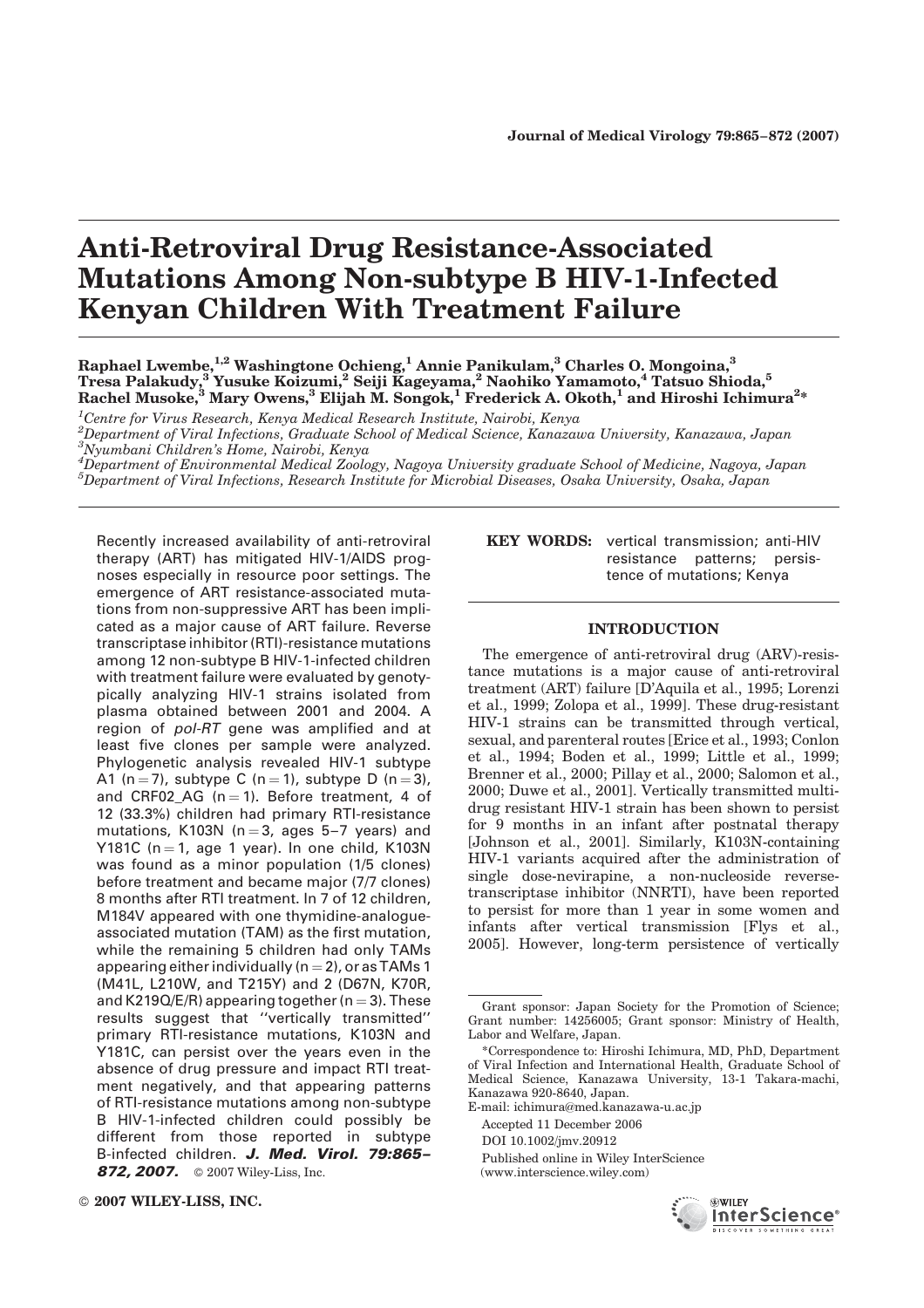866 Lwembe et al.

transmitted ARV-resistance mutations in the absence of drug pressure among infants and children is yet to be demonstrated.

Recently, the importance of ARV-resistant strains detected as minor populations has been reported. Minor drug-resistant HIV-1 populations have been detected both in the early phase of treatment failure [Coffin, 1995] and during successful structured treatment interruption [Metzner et al., 2003]. Minor drug-resistant populations undetectable by conventional assays can eventually overgrow and affect the clinical course [Dykes et al., 2004; Lecossier et al., 2005]. These minor drug-resistant populations have also been found to persist longer than expected previously in untreated patients, a favorable condition for wild-type virus to overgrow, which also indicates the risk of resistance transmission even from minor strains [Charpentier et al., 2004].

In patients experiencing treatment failure with nucleoside reverse-transcriptase inhibitors (NRTI), such as lamivudine plus either zidovudine or stavudine, theM184Vmutation has beenreported to always appear first, eventually followed by cumulative acquisition of thymidine-analogue-associated mutations (TAMs) if treatment with non-suppressive regimen is continued [Johnson et al., 2005]. Extensive studies on ARVresistance suggest that HIV-1 may develop TAMs by either one of two distinct pathways; TAM 1 (M41L, L210W, and T215Y) or TAM 2 (D67N, K70R, and K219Q/E/N/R) [Flandre et al., 2003; Cozzi-Lepri et al., 2005]. However, most of these studies have focused on HIV-1 subtype B, which accounts for only 12% of the global HIV/AIDS pandemic, and data on non-subtype B HIV-1 is still limited. Furthermore, several differences in the development of ARV-resistance between subtype B and non-subtype B HIV-1 have been suggested [Apetrei et al., 1998; Quinones-Mateu et al., 1998; Pieniazek et al., 2000]. Most ARV-resistance studies have focused on adult populations [Yerly et al., 1998; de Ronde et al., 2001; Dykes et al., 2001; Brenner et al., 2002; Wainberg, 2003]. However, these findings may not be applicable directly to children, since several factors influencing selection of ARV-resistance such as pharmacokinetic properties; drug safety, tolerance, and antiviral activity of combination therapy, are usually different in the children [Kline et al., 1996].

The aim ofthis studywas to investigate the patterns of emergence and the variable stability of ARV-resistanceassociated mutations among non-subtype B HIV-1 vertically-infected children who developed eventually clinical failure with subsequent ART.

#### METHODS

# Study Population

The subjects in this study resided in children's home in Nairobi, which housed 95 HIV-1-infected children. These children were born to HIV-1-infected mothers who either died of, or were too debilitated by HIV/AIDS hence could not offer basic care to the children. Of 95 children 55 were on ART as of August 2004. The duration of ART varied among children (mean: 23.3 months, range: 5–46 months). Of 55 children on ART 12 (8 males and 4 females, mean age: 7.4 years) experienced treatment failure, characterized by an initial decrease in plasma viral load (to undetectable level in one child) after treatment initiation and subsequent increase in the viral load as treatment continued. Seven of the 12 children received single ART regimen only during the study period: 5 received zidovudine/lamivudine/nevirapine, 1 zidovudine/didanosine/efavirenz, and 1 zidovudine/lamivudine/efavirenz (Table I). On the other hand, the remaining five children received multiple ART regimen during the study period: two received zidovudine/lamivudine/ efavirenz followed by zidovudine/didanosine/efavirenz, two zidovudine/lamivudine/nevirapine followed by didanosine/lamivudine/efavirenz, and one didanosine/ lamivudine/abacavir followed by zidovudine/didanosine/efavirenz and later didanosine/stavudine/efavirenz (Table I).These 12 children were admitted into the home by their first birthday and their HIV-1 status was confirmed serologically at 18 months of age. None of these children had history of previous exposure to any ARV.

This study was approved by the Kenya Medical Research Institute's National Ethical Review Committee on behalf of the Kenyan Government and conducted according to the national and international regulations governing the use of human subjects in biomedical research. The study was conducted within the continuing anti-retroviral, medical and healthcare programs of the institution without additional demand for blood samples solely for research purposes.

#### $CD4<sup>+</sup>$  Cell Counts and Plasma Viral Loads

 $CD4^+$  T cell counts of peripheral blood were determined using the FACSCOUNT (Becton-Dickinson, Beiersdorf, Germany) and plasma HIV-1 RNA loads using the Amplicor HIV-1 Monitor kit version 1.5 (Roche Diagnostics, Alameda, CA) with detection limit of 400 copies/ml according to the manufacturer's instructions.

## Extraction and Amplification of Plasma HIV-1 Viral RNA

 $HIV-1 RNA$  was extracted from 100  $\mu$ l of plasma using SMITEST EX-R and D (Sumitomo Metal Industries, Tokyo, Japan) according to the manufacturer's instructions. A region of the pol-RT gene (corresponding to nt 2480–3180 of HIV- $1_{HXB2}$ ) was amplified by both onestep RT-PCR (Invitrogen, Carlsbad, CA) and nested PCR with primer pairs, RT18 (5'-GGAAACCAAAAAT-GATAGGGGGAATTGGAGG-3') and KS104 (5'-TGAC-TTGCCCAATTTAGTTTTCCCACTAA-3') in the first round, and KS101 (5-GTAGGACCTACACCTGTTC-AACATAATTGGAAG-3) and KS102 (5'-CCCAT-CCAAAGAAATGGAGGAGGTTCTTTCTGATG-3') in the second round [Ndembi et al., 2004; Songok et al.,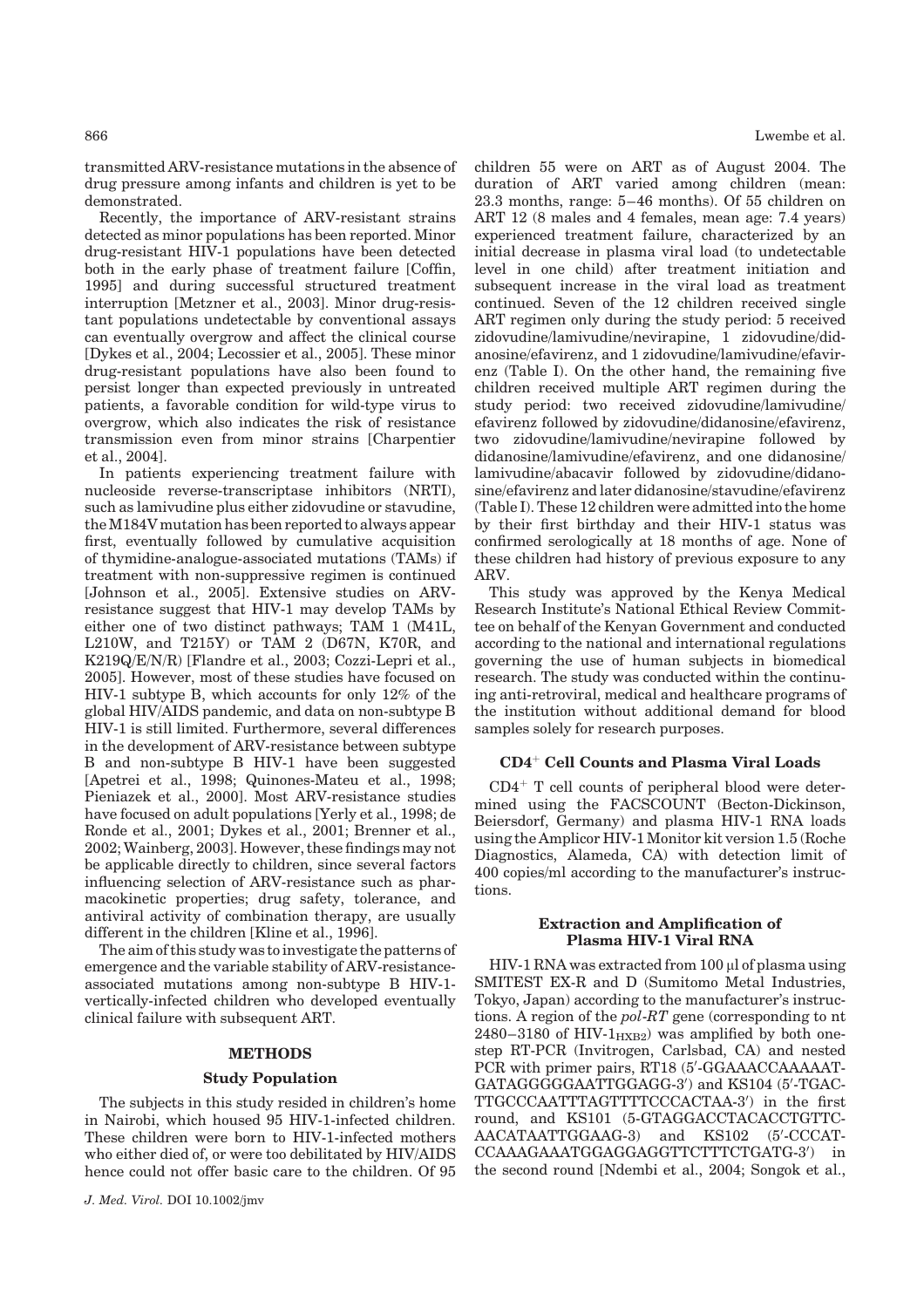|                     |                         |                                                          | TABLE I. G                                                                                                                   | eneral Characteristics of Non-B Subtype HIV-1-Infected Study Children                                                                                                 |                                                        |                                        |                                                                                                      |                                                                   |
|---------------------|-------------------------|----------------------------------------------------------|------------------------------------------------------------------------------------------------------------------------------|-----------------------------------------------------------------------------------------------------------------------------------------------------------------------|--------------------------------------------------------|----------------------------------------|------------------------------------------------------------------------------------------------------|-------------------------------------------------------------------|
| Sample ID           | (years)/sex<br>Age*     | $\text{subtype}/\text{CRF}$<br>$HIV-1$                   | (month, year)<br>Study point                                                                                                 | ART <sup>a</sup> (initiation time)                                                                                                                                    | $CD4+T$ cell<br>$\mathop{\rm count\,}\nolimits(\mu l)$ | Plasma viral load<br>(copies/ml)       | NRTI <sup>b</sup> -resistance mutations                                                              | NNRTI <sup>c</sup> -resistance<br>mutations                       |
| NYU30               | 11/F                    | Z,                                                       | Jul '02<br>Mar '03                                                                                                           | ZDV, 3TC, EFV (Jun '01)                                                                                                                                               | $456$<br>$475$<br>$267$                                | &00<br>24,857                          |                                                                                                      |                                                                   |
|                     |                         |                                                          | ${\rm Jan}~'04$                                                                                                              | ZDV, DDI, EFV (May 03)                                                                                                                                                |                                                        | 89,063                                 | $D67N + K70R + K219Q$                                                                                | <i>L100I</i>                                                      |
| NYU33               | 11/F                    | $\overline{A}$                                           | Mar '03<br>Feb'04<br>Jul '02                                                                                                 | $\rm ZDV,$ 3TC, $\rm EFV$ $\rm (Jun$ $\rm '01)$ $\rm ZDV,DDI, EFV$ $\rm (Oct$ $\rm 01)$                                                                               | 549<br>556<br>690                                      | 122,419<br>3,449<br>6,457              | K219Q<br>K219Q + D218E                                                                               | K101Q<br>K101Q                                                    |
| NYU <sub>36</sub>   | 11/M                    | $\Box$                                                   | $\rm Oct$ '01                                                                                                                | ddI,3TC,ABC (Apr '01)                                                                                                                                                 | 309                                                    | 114,754<br>880,405                     | $M184V+T215F$<br>$M184V + T215F$                                                                     |                                                                   |
|                     |                         |                                                          | $\begin{array}{c} \rm{May\;}^{\prime}02 \\ \rm{Aug\;}^{\prime}02 \\ \rm{Apr\;}^{\prime}03 \end{array}$                       | ZDV, DDI, EFV (Oct 01)                                                                                                                                                | 321<br>279                                             | 81,870                                 | $M184V + T215F$                                                                                      | <b>H78M</b><br>G190A                                              |
|                     |                         |                                                          | Feb '04                                                                                                                      | D4T, DDI, EFV (Nov 02)                                                                                                                                                | 458                                                    | $607,224$<br>393,420                   | <b>T215F</b><br>T215F                                                                                | G190A<br>G190A                                                    |
| NYU <sub>38</sub>   | $10/M$                  | $\circ$                                                  | Mar' 03<br>Dec '03                                                                                                           | ZDV,3TC,NVP (Sep '02)                                                                                                                                                 | 388<br>188                                             | 38,459<br>60,695                       | $D67N + K70R + L210W$<br><b>D67N</b>                                                                 |                                                                   |
|                     |                         |                                                          | Feb '04                                                                                                                      | DDI, 3TC, EFV (Mar 04)                                                                                                                                                | 157                                                    | 38,211                                 | $D67N + K70R + L210W$<br>$+K219E$                                                                    |                                                                   |
|                     |                         |                                                          | Aug $04$                                                                                                                     |                                                                                                                                                                       | 149                                                    |                                        | $\begin{array}{c} D67N+K70R+\textrm{L210W}\\+D218E+K219E \end{array}$<br>$+K219E$                    |                                                                   |
| NYU44               | N/6                     | $\overline{A}$                                           | Feb '02<br>Mar '03<br>Dec '03                                                                                                | ZDV, DDI, EFV (May '02)                                                                                                                                               | 2002<br>2574                                           | 71,895<br>150,549<br>1,017,931         | $\begin{array}{l} D67N+K70R+T215F+K219Q \\ D67N+K70R+T215F+K219Q \end{array}$<br>$+M41L+V75M \notag$ | $\begin{array}{l} K103N+G190A\\ K103N+G190A \end{array}$<br>K103N |
| NYU62               | $M_8$                   | $\overline{A}$                                           | $\begin{array}{c} \rm{Dec}~^{701} \\ \rm{Sep}~^{702} \\ \rm{Mar}~^{703} \\ \rm{Mar}~^{703} \\ \rm{May}~^{704} \end{array}$   | ZDV, 3TC, NVP (Sep '02)                                                                                                                                               | 5828<br>5826                                           | 239,644<br>2,838<br>6,901              | $\frac{D67N+K70R+T215F+K219E}{D67N+K70R+T215F+K219E}$<br>$D67N + K70R$                               | $+ Y181C$<br>G190A<br>G190A<br>G190A                              |
| NYU69               | $M_{\odot}$             | $\overline{A}$                                           | Mar'03<br>$\rm{May}$ $\rm{^{\prime}04}$                                                                                      | ZDV, 3TC, NVP (Mar '03)                                                                                                                                               | 192<br>400                                             | 227,176<br>113,868                     | M184V                                                                                                | $\begin{array}{c} K103N \\ K103N \end{array}$                     |
| NYU70               | $\mathbb{M}/\mathbb{Z}$ | $\Box$                                                   | $\rm{Jun}$ $^{7}$ 03<br>Sep $'02$<br>Dec '03                                                                                 | ZDV, 3TC, NVP (Jul '03)                                                                                                                                               | 718<br>169<br>502                                      | 700,563<br>188,059<br>1,323,431        | $K70R + M184V$                                                                                       | K103N<br>K103N<br>$K103N$                                         |
| NYU79               | 6/M                     | $\overline{A}$                                           | $\rm{Jun}$ '04<br>Feb '03<br>Feb '04                                                                                         | ZDV, 3TC, NVP (Apr '03)<br>DdI, 3TC, EFV (Mar 04)                                                                                                                     | $\sqrt{2}$<br>551<br>347                               | 244,506<br>159,826<br>472,203          | $V75M + M184V$<br>$V75M + M184V$                                                                     | $K101E + G190A$<br>$K101E+G190A$<br>$+ Y181C$                     |
| NYU83               | M <sub>5</sub>          | $\mathsf{N}$                                             | ${\rm May\: 91\atop \overline{J} {\rm ul}~ 92}$<br>Apr $^{\prime}03$ Aug $^{\prime}04$                                       | ZDV, 3TC, EFV (May '04)                                                                                                                                               | 946<br>1138<br>1125<br>876                             | 634,644<br>50,570<br>74,437<br>197,301 | $M184V + T215Y$<br>M184V<br>$M184V$                                                                  | $\begin{array}{c} K103N \\ K103N \end{array}$<br>$K103N$          |
| NYU85               | 5/F                     | CRF02 AG                                                 | Feb '03<br>Dec '03<br>Apr $94$                                                                                               | ZDV, 3TC, NVP (Apr '03)                                                                                                                                               | 1214<br>1148<br>178                                    | 3,264<br>30,690<br>79,080              | $D67N + M184V$<br>$D67N + M184V$                                                                     | K103N<br>$K103N$                                                  |
| NYU90               | $2/F$                   | ≏                                                        | $\begin{array}{c} \textrm{Apr}\textnormal{ '03}\\ \textrm{Jan}\textnormal{ '04}\\ \textrm{Mar}\textnormal{ '04} \end{array}$ | ZDV, 3TC, NVP (Apr '03)                                                                                                                                               | ၉၂၉<br>၁၉၉<br>၁၉၉                                      | 523,950<br>$55,679$<br>155,191         | M184V                                                                                                | K103N<br>Y181C                                                    |
| *As of August 2004. |                         | "NNRTI, non-nucleoside RTI; blank, no mutation detected. |                                                                                                                              | °ART, anti-retroviral therapy; ZDV, zidovudine; ddI, didanosine; EFV, efivarenz; NVP, nevirapine; 3TC, lamivudine; d4T, Stavudine.<br>"NRTI, nucleoside analogue RTI. |                                                        |                                        |                                                                                                      |                                                                   |

Drug Resistance in Non-B HIV-1 Infected Children 867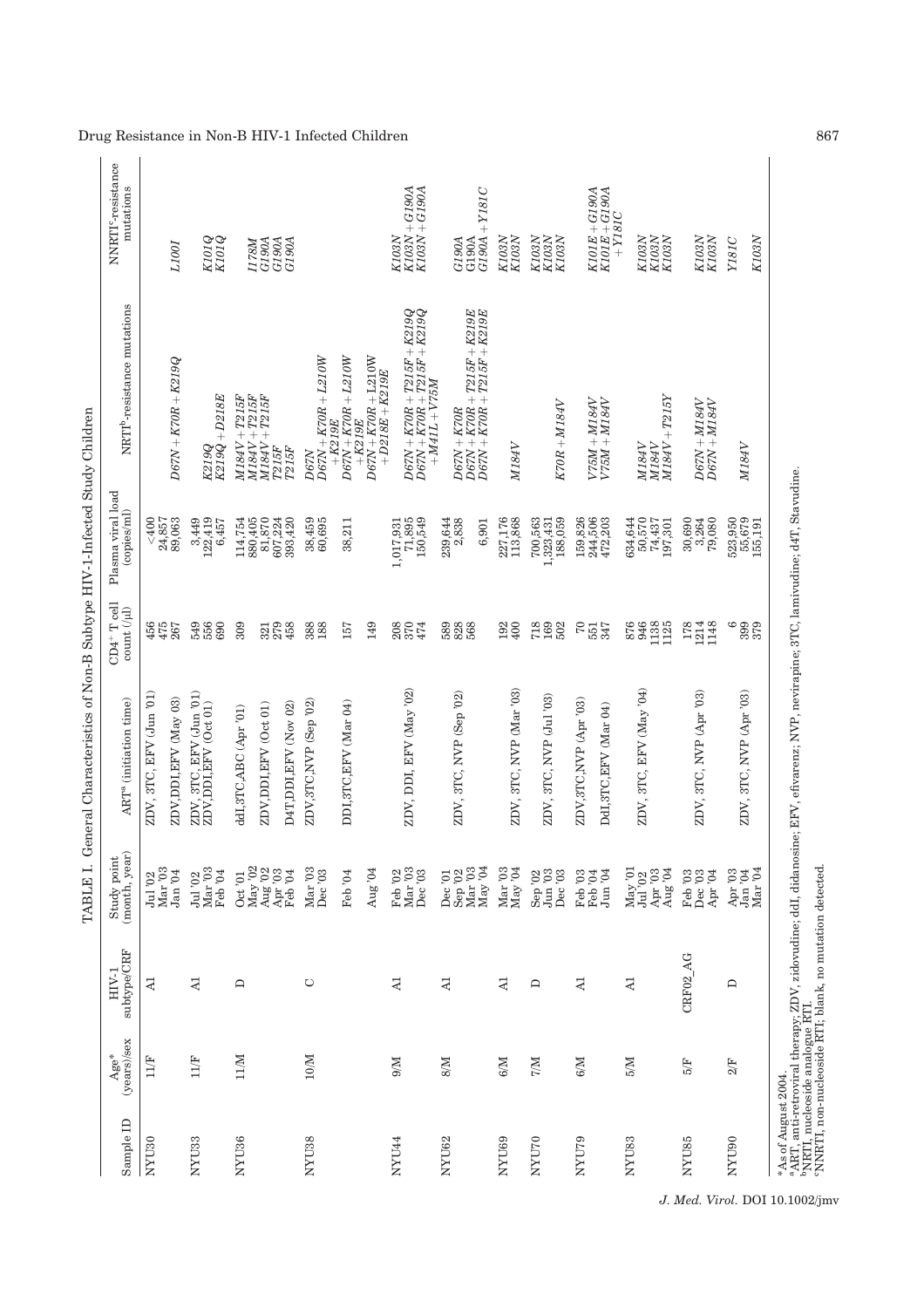2004]. Amplification was done with 1 cycle of  $95^{\circ}$ C for 10 min and 35 cycles of  $95^{\circ}$ C for 30 sec,  $55^{\circ}$ C for 30 sec, and  $72^{\circ}$ C for 1 min, with a final extension of  $72^{\circ}$ C for 10 min. PCR amplification was confirmed by ethidium bromide staining of samples electrophoresed on an agarose gel.

# Cloning, Sequencing, and Subtyping

The amplified products were cloned using the TOPO TA Cloning kit (Invitrogen) and sequenced as described previously [Ndembi et al., 2004; Songok et al., 2004]. The sample nucleotide sequences were aligned with HIV-1 subtype reference sequences from the Los Alamos database by CLUSTALW (version 1.81) with minor manual adjustments. Phylogenetic trees were constructed and visualized as described previously [Ndembi et al., 2004; Songok et al., 2004]. To improve the accuracy of HIV-1 subtyping, we used the genotyping tool (http://www.ncbi.nih.gov/projects/genotyping/ formpage.cgi), and the REGA subtyping tool (http:// dbpartners.stanford.edu/RegaSubtyping/) as needed.

#### RTI Resistance-Associated Mutations

The RT nucleotide sequences (697 bps) were translated into the corresponding 232 amino acids and analyzed for previously reported drug resistance-associated mutations insubtype B strainsusing theStanford university HIVdb sequence analysis program. For each sample, atleast five clones were obtained and genotyped to detect the presence of minor populations.

#### RESULTS

General characteristics, treatment history, demographic, immunological, and virological data of the 12 HIV-1 infected children studied are summarized in Table I.

# HIV-1 Subtypes

All children were infected with non-subtype B HIV-1: subtype A1 (n = 7), subtype C (n = 1), subtype D (n = 3), and circulating recombinant form (CRF)-02 AG  $(n = 1)$ (Table I).

# RTI Resistance-Associated Mutations Before Treatment

Of the 12 children, 4 (33.3%) harbored NNRTIresistance mutations before treatment. Three children, NYU44 (age, 7 years), NYU69 (5 years), and NYU70 (6 years), had K103N while NYU90 (1 year) had Y181C detected before treatment (Table I). All the mutations but one (one of seven clones in NYU69) were detected as full clones (Table IV). K103N detected in three children persisted, while Y181C detected in one child disappeared during treatment.

# Emerging Pattern of NRTI Resistance-Associated Mutations

The patterns of NRTI-resistance mutations are summarized in Table II. M184V appeared as the first

|                                                          |                                                                                                                                                                                                                    |                                                                                                                                 | Study point (mpti <sup>a</sup> )          |             |            |                                                                                                                                                                                                                                                                                                                                                                                                                                                                                                                             |
|----------------------------------------------------------|--------------------------------------------------------------------------------------------------------------------------------------------------------------------------------------------------------------------|---------------------------------------------------------------------------------------------------------------------------------|-------------------------------------------|-------------|------------|-----------------------------------------------------------------------------------------------------------------------------------------------------------------------------------------------------------------------------------------------------------------------------------------------------------------------------------------------------------------------------------------------------------------------------------------------------------------------------------------------------------------------------|
| Child (ID)                                               | 1st                                                                                                                                                                                                                | 2nd                                                                                                                             | 3rd                                       | 4th         | 5th        | Treatment                                                                                                                                                                                                                                                                                                                                                                                                                                                                                                                   |
| <b>RALIAN</b><br>VYU83<br><b>AYU85</b><br>OGUXV<br>NYU70 | $\begin{array}{c} M184V + 1\mathrm{TAM}\ (6) \\ M184V + 1\ \mathrm{TAM}\ (9) \\ M184V + 1\ \mathrm{TAM}\ (9) \\ M184V + 1\ \mathrm{TAM}\ (6) \end{array}$<br>$M184V\left( 13\right)$<br>M184V(10)<br>$M184V$ $(9)$ | $M184V + 1TAM$ (12)<br>M184V (22)                                                                                               | $M184V + 1TAMb$ (38)                      |             |            | $\begin{tabular}{l} \hline \multicolumn{1}{l}{\begin{subarray}{l} \hline \multicolumn{1}{l}{\begin{subarray}{l} \hline \multicolumn{1}{l}{\begin{subarray}{l} \hline \multicolumn{1}{l}{\begin{subarray}{l} \hline \multicolumn{1}{l}{\begin{subarray}{l} \hline \multicolumn{1}{l}{\begin{subarray}{l} \hline \multicolumn{1}{l}{\begin{subarray}{l} \hline \multicolumn{1}{l}{\end{subarray}} \\ \hline \multicolumn{1}{l}{\begin{subarray}{l} \hline \multicolumn{1}{l}{\begin{subarray}{l} \hline \multicolumn{1}{l}{\$ |
| <b>YYU33</b><br>VYU36<br><b>PLIAN</b><br><b>AYU62</b>    | $2$ TAMs $(6)$ $4$ TAMs $(11)$                                                                                                                                                                                     | $M184V + 1$ TAM (13)<br>$4 \text{ TAMS} (12) \over 5 \text{ TAMS} + \text{V75M} (19) \over 1 \text{ TAM} (23)$                  | $M184V + 1TAM (18)$<br>4 TAMs (22)        | 1 TAM (24)  | 1 TAM (34) |                                                                                                                                                                                                                                                                                                                                                                                                                                                                                                                             |
| NYU38<br><b>GLIAN</b><br>VYU30                           | $M184V+V75M$ (10)<br>1 TAM (8)                                                                                                                                                                                     | $M184V + V75M(13)$<br>4 TAMs (15)                                                                                               | 2 TAMs (34)<br>3 TAMs (31)<br>4 TAMs (17) | 5 TAMs (23) |            |                                                                                                                                                                                                                                                                                                                                                                                                                                                                                                                             |
|                                                          | NRTI, nucleoside analogue RTI                                                                                                                                                                                      | mpti, months post treatment initiation.<br>TAM, thymidine analogue-associated resistance mutation; blank, no mutation detected. |                                           |             |            |                                                                                                                                                                                                                                                                                                                                                                                                                                                                                                                             |

TABLE II. Patterns of NRTI\*-Resistance Mutations in Non-B Subtype HIV-1-Infected Children With Treatment

TABLE II. Patterns of NRTI\*-Resistance Mutations in Non-B Subtype HIV-1-Infected Children With Treatment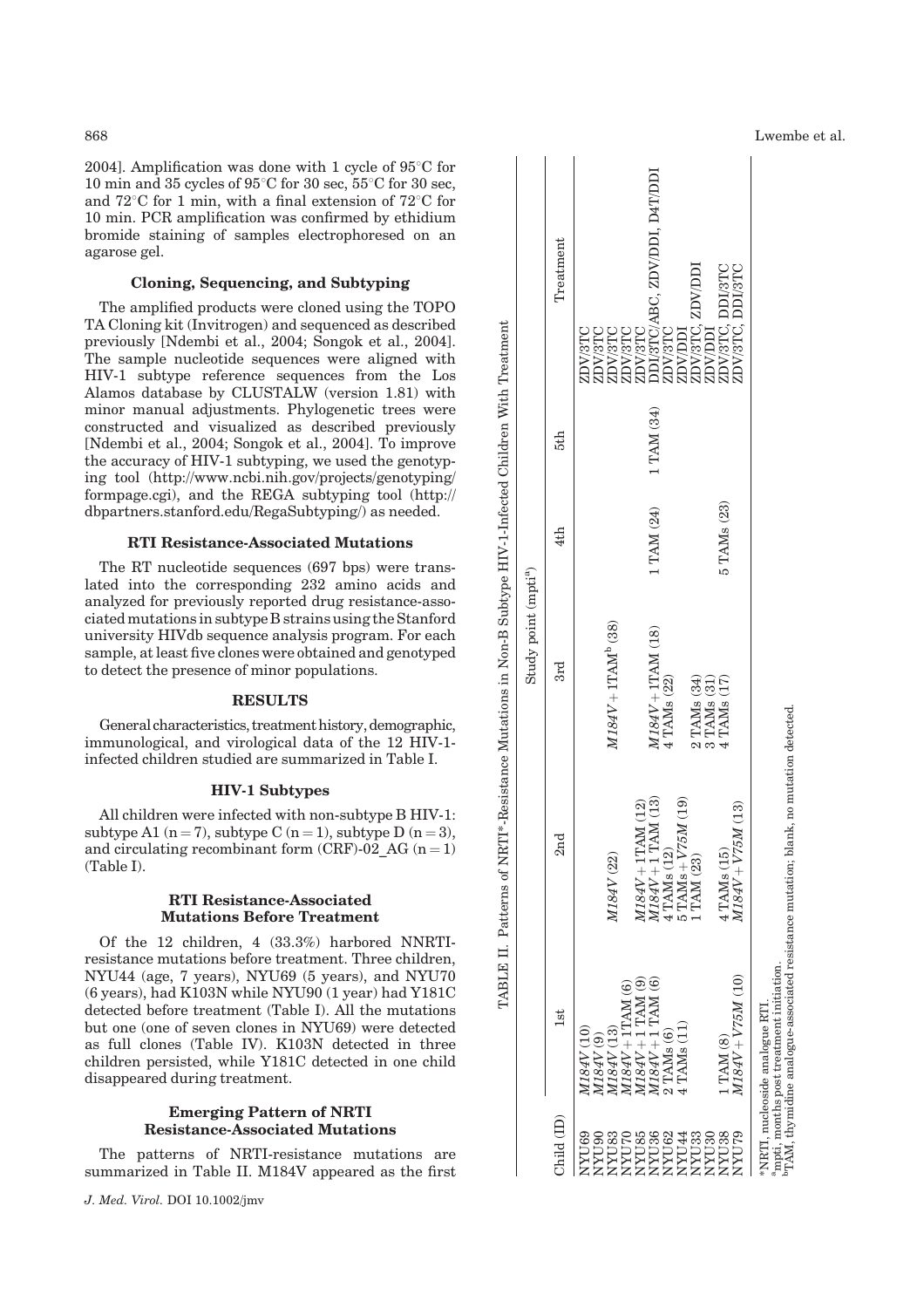Drug Resistance in Non-B HIV-1 Infected Children 869

primary NRTI-resistance mutation in 3 of 12 children (NYU69, NYU90, and NYU83), (later followed by the acquisition of one TAM in NYU83), while M184V appeared as first primary NRTI-resistance mutation with one TAM in three children (NYU36, NYU70, and NYU85) who received zidovudine/lamivudine, zidovudine/didanosine, or lamivudine/didanosine. The remaining five children (NYU30, NYU33, NYU38, NYU44, and NYU62) had a mixture of TAMs appearing as first mutations. Three of them (NYU44, NYU62, and NYU38) had both TAM 1 (M41L, L210W, and T215Y) and TAM 2 (D67N, K70R, and K219Q) profiles detected together. M184V appeared as the first primary NRTIresistance mutation together with V75M in child NYU79. NYU33 developed K219Q only, a ''secondary'' NRTI-resistance mutation.

## Emerging Pattern of NNRTI Resistance-Associated Mutations

In four of the five children who received nevirapine (NYU69, NYU70, NYU85, NYU90) K103N appeared as the first primary NNRTI-resistance mutation, while in one (NYU62) G190A appeared as the first mutation (Table III). In two of the five children who received efavirenz (NYU44 and NYU 83) K103N appeared as the first NNRTI-resistance mutation, while in two children (NYU30 and NYU33) L100I and K101Q, respectively, appeared as the first NNRTI-resistance mutation. One child (NYU36) who received didanosine/lamivudine/ abacavir with subsequent change to an efavirenzcontaining regimen developed I178M as the first NNRTI-resistance mutation, which was replaced later by appearance of G190A.

One child (NYU79) developed K101E and G190A as first NNRTI-resistance mutations with nevirapine therapy and developed additionally Y181C when ART was changed to efavirenz-containing regimen during the study period.

In the remaining one child (NYU38) no known NNRTI-resistance mutation was detected despite receiving nevirapine—and later efavirenz-containing regimen (Table III).

# Growth of Minor Mutant Virus Population into Major One

Five of 12 children had RTI-resistance mutations detected as minor virus populations, which subsequently grew into full clones (Table IV). In the remaining seven children no RTI-resistant mutation was detected as a minor population (data not shown).

RTI-resistance mutations, such as T215F in child NYU36, T215F in NYU44, D67N/K70R/T215F in NYU62, and K101Q/K219Q in NYU33, appeared as minor populations after initiation of treatment, which overgrew subsequently to major populations.

In one child (NYU69), K103N was found as a minor population (1/5 clones) before initiation of treatment and became major population (7/7 clones) 8 months after treatment.

| K103N+G190A (18)<br>2 <sub>nd</sub><br>K101Q (11)<br>I178M (13)<br>K103N (22)<br>K103N (12)<br>G190A (12)<br>$K103N\left( 11\right)$<br>$K103N + G190A$ (10)<br>K103N (12)<br>K103N(10)<br>$\begin{array}{l} K103N \ (11) \\ K103N \ (9) \\ G190A \ (6) \end{array}$<br>İst<br>$K103N$ $\left(-10,-1\right)$<br>Pre-treatment<br>$Y181C$ (-0.25)<br>$K103N$ $(-4)$<br>$K103N$ (-3)<br>Child (ID)<br>NYU36<br>NYU69<br>NYU62<br>NYU38<br>NYU83<br>NYU79<br>NYU85<br>NYU90<br>NYU30<br>NYU33<br>NYU70<br><b>PLIAN</b> |                                                     | Study point (mpti <sup>a</sup> )                       |            |            |                  |
|---------------------------------------------------------------------------------------------------------------------------------------------------------------------------------------------------------------------------------------------------------------------------------------------------------------------------------------------------------------------------------------------------------------------------------------------------------------------------------------------------------------------|-----------------------------------------------------|--------------------------------------------------------|------------|------------|------------------|
|                                                                                                                                                                                                                                                                                                                                                                                                                                                                                                                     |                                                     | 3rd                                                    | 4th        | 5th        | Treatment        |
|                                                                                                                                                                                                                                                                                                                                                                                                                                                                                                                     |                                                     | $G190A + Y181C(26)$                                    |            |            | NEVIRAPINE       |
|                                                                                                                                                                                                                                                                                                                                                                                                                                                                                                                     |                                                     | $\begin{array}{c} K103N~(38)\\ L100I~(31) \end{array}$ |            |            |                  |
|                                                                                                                                                                                                                                                                                                                                                                                                                                                                                                                     |                                                     | K101Q (34)<br>G190A (16)                               | G190A (24) | G190A (34) | <b>EFAVIRENZ</b> |
| NYU38                                                                                                                                                                                                                                                                                                                                                                                                                                                                                                               | $K101E + G190A + Y181C(14)$<br>$K101E + G190A$ (10) |                                                        |            |            |                  |

TABLE III. Patterns of NNRTI\*-Resistance Mutations Among Non-B Subtype HIV-1-Infected Children With Treatment TABLE III. Patterns of NNRTI<sup>+</sup>-Resistance Mutations Among Non-B Subtype HIV-1-Infected Children With Treatment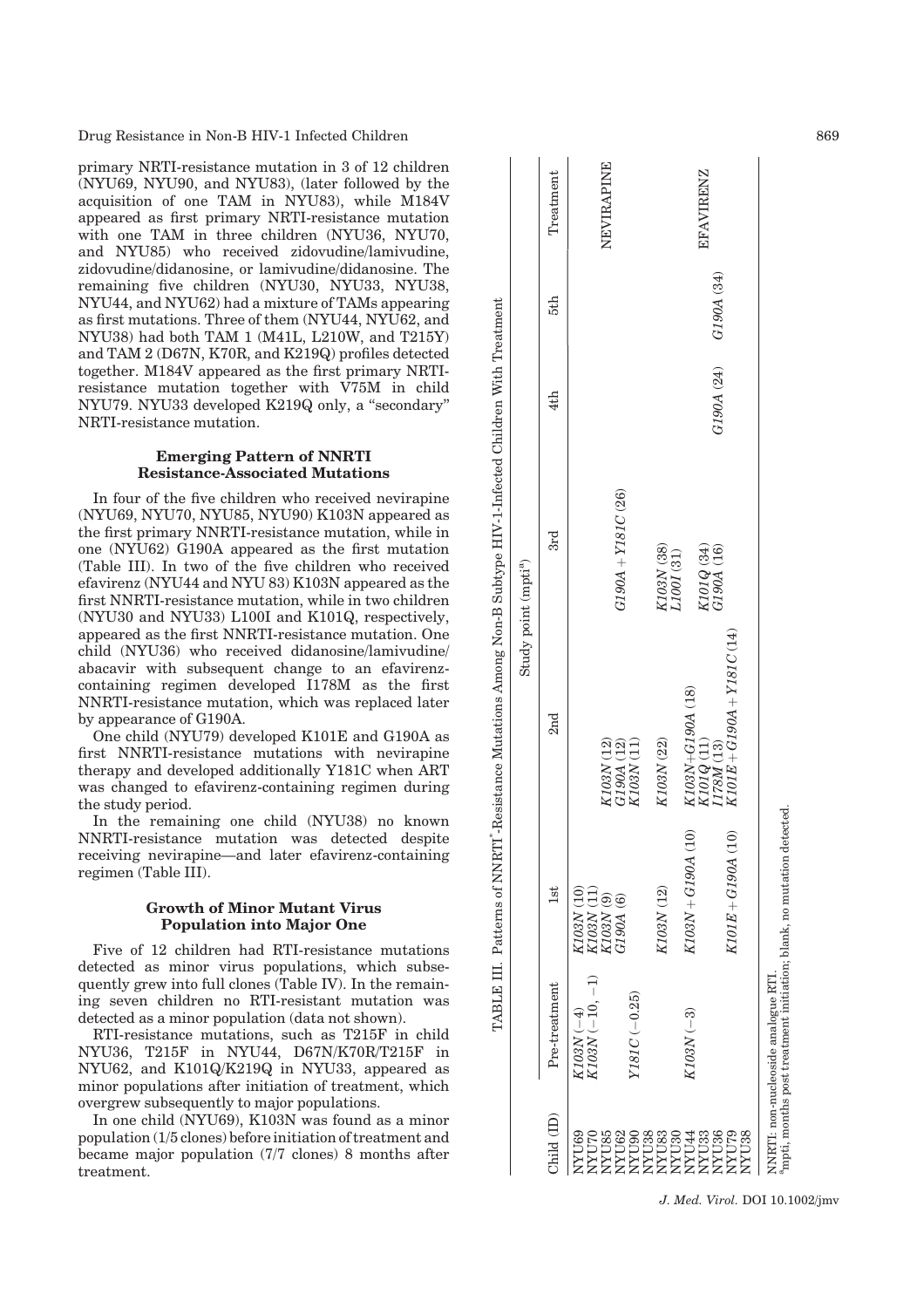| 870                                                                                                                   |                                             |                                                                                                                                                                                                                                                                                                                                                                                                                                   |                                                                                                                                                                                                                                                                                                                   | Lwembe et al.                                                                                                                                                                                                                                                                                                                                                                                                                                                                                                                                                                                                                                                                                                                                                                                                                                                                                                                                                                                                                                                                                                                                                                                                                                                                                                                                                                                                                                                   |
|-----------------------------------------------------------------------------------------------------------------------|---------------------------------------------|-----------------------------------------------------------------------------------------------------------------------------------------------------------------------------------------------------------------------------------------------------------------------------------------------------------------------------------------------------------------------------------------------------------------------------------|-------------------------------------------------------------------------------------------------------------------------------------------------------------------------------------------------------------------------------------------------------------------------------------------------------------------|-----------------------------------------------------------------------------------------------------------------------------------------------------------------------------------------------------------------------------------------------------------------------------------------------------------------------------------------------------------------------------------------------------------------------------------------------------------------------------------------------------------------------------------------------------------------------------------------------------------------------------------------------------------------------------------------------------------------------------------------------------------------------------------------------------------------------------------------------------------------------------------------------------------------------------------------------------------------------------------------------------------------------------------------------------------------------------------------------------------------------------------------------------------------------------------------------------------------------------------------------------------------------------------------------------------------------------------------------------------------------------------------------------------------------------------------------------------------|
|                                                                                                                       |                                             | <u>າວ າວ</u>                                                                                                                                                                                                                                                                                                                                                                                                                      |                                                                                                                                                                                                                                                                                                                   | <b>DISCUSSION</b>                                                                                                                                                                                                                                                                                                                                                                                                                                                                                                                                                                                                                                                                                                                                                                                                                                                                                                                                                                                                                                                                                                                                                                                                                                                                                                                                                                                                                                               |
| -Resistance Mutant Populations Among Non-B HIV-1-Infected Children With Treatment<br>TABLE IV. Evolution of Minor RTI | NNRTI <sup>c</sup> -resistance<br>mutations | io io<br>G190A<br>G190A<br>I178M                                                                                                                                                                                                                                                                                                                                                                                                  | G190A (5/5)<br>$\frac{(6/11)}{(14/14)}$<br>$^{+}$<br>ত্<br>(L/L)<br>G190A(5/5)<br>G190A (5/5)<br>Y181C (4/5)<br>K103N (<br>K103N (<br><b>K101Q</b><br>K101Q                                                                                                                                                       | In the current study, NNRTI resistance-associated<br>primary mutations, K103N and Y181C, were found<br>before ART in four (33.3%) of 12 HIV-1-vertically-<br>infected Kenyan children with subsequent ART failure.<br>Three children aged 5-7 years already had K103N<br>mutation, while one child aged 1 year already had<br>Y181C by the time ART was started. These children<br>had no history of previous exposure to any ART or blood<br>transfusion, suggesting that these drug-resistance<br>mutations were transmitted vertically from their                                                                                                                                                                                                                                                                                                                                                                                                                                                                                                                                                                                                                                                                                                                                                                                                                                                                                                            |
|                                                                                                                       | NRTI <sup>b</sup> -resistance mutations     | (5/5)<br>(5/5)<br>$+ K2190$<br>$+ K2190$<br>$\begin{array}{c} (1/5) \\ (5/5) \end{array}$<br>$+ 1215F$<br>$+ 1215F$<br>∞ٍ<br>$+$ M41L (1/5) $+$ V75M (3/5)<br>$\frac{28}{89}$<br>$\begin{array}{c} (5/5)+{\rm K70R} \ (5/5)\\ (5/5)+{\rm K70R} \ (5/5) \end{array}$<br><b>M184V</b><br><b>M184V</b><br>M184V<br>$(1/8)$<br>$(9/1)$<br>ම<br>$\frac{(5/5)}{(7/7)}$<br><b>T215F</b><br><b>T215F</b><br><b>T215F</b><br>T215F<br>D67N | நி<br>ত ত<br>$+ \frac{\text{K219E}}{\text{K219E}}$<br>$\frac{(2)}{5}$<br><b>T215F</b><br><b>T215F</b><br>$(14/14) + D218E(14/14)$<br>$\frac{\text{K70R (1/5)}}{\text{K70R (5/5)}}$<br>K70R (5/5) -<br>K70R (5/5) -<br>(4/11)<br>M184V (7/7)<br>$(15)$<br>$(55)$<br>$(55)$<br><b>K219Q</b><br>D67N<br>N67N<br>D67N | mothers. However, ART history of these children's<br>mothers could not be confirmed, and the use of<br>nevirapine to reduce transmission of HIV-1 from mother<br>to child had not been started by the year 2002 in Kenya<br>[NASCOP, 2002].<br>This is the first report on the long-term persistence<br>of NNRTI-resistance mutation for upto 7 years in<br>EFV, efivarenz; NVP, nevirapine; 3TC, lamivudine; d4T, Stavudine.<br>vertically HIV-1-infected children albeit in the absence<br>of ART. The K103N mutation has been reported to have<br>"NRIT, nucleoside analogue RTI.<br>"NNRIT: non-nucleoside RTI, blank: no mutation detected.<br>"Number of dones with mutation/ total number of clones analysed; bold, minor RTI-resistant mutant populations that evolved.<br>little impact on the replicative capacity of HIV-1,<br>allowing K103N variants to persist as dominant species<br>at the expense of the wild strains [Brenner et al., 2002].<br>Thus, these current findings emphasize the need for<br>drug-resistance testing among HIV-1-infected children<br>prior to starting any NNRTI-containing regimen to<br>avoid earlier treatment failure.<br>The selection of some ARV-resistance mutations<br>among minor HIV-1 populations after ART initiation<br>has been reported previously [Coffin, 1995; Metzner<br>et al., 2003; Charpentier et al., 2004; Dykes et al., 2004;<br>Lecossier et al., 2005]. In this study, RTI-resistance |
|                                                                                                                       | load (copies/ml)<br>asma viral<br>Α         | $\begin{array}{c} 114,754 \\ 880,405 \\ 81,870 \\ 607,224 \\ 393,420 \\ 1,017,931 \\ 1,017,931 \\ \end{array}$<br>150,549<br>71,895                                                                                                                                                                                                                                                                                               | $\begin{array}{c} 6,901\\227,176\\113,868\\113,449\\122,419\\122,457 \end{array}$<br>$239,644$<br>$2,838$                                                                                                                                                                                                         | mutations detected in five children as minor populations<br>after ART initiation subsequently grew into major<br>populations, resulting in ART failure. In addition, it is<br>noted that a primary NNRTI-resistance mutation,<br>K103N, was found in one of five HIV-1 clones from a<br>drug-naïve Kenyan child (NYU69), and this minor drug-<br>resistant virus became dominant (seven of seven clones)                                                                                                                                                                                                                                                                                                                                                                                                                                                                                                                                                                                                                                                                                                                                                                                                                                                                                                                                                                                                                                                        |
|                                                                                                                       | ART <sup>a</sup>                            | ZDV, DDI, EFV<br>ZDV, DDI, EFV<br>D4T, DDI, EFV<br>ABC<br>3TC.<br>DDI.                                                                                                                                                                                                                                                                                                                                                            | ZDV, 3TC, NVP<br>ZDV, 3TC, NVP<br>$\begin{array}{l} \underline{\rm EF} \overline{\rm V} \\ \underline{\rm EF} \overline{\rm V} \end{array}$<br>3TC,<br>DDI,<br>ZDV,                                                                                                                                               | after 8-months ART, resulting in treatment failure.<br>These findings indicate that minor ARV-resistant HIV-1<br>variants existing before therapy can also be an impor-<br>tant cause of treatment failure, as suggested previously<br>[Dykes et al., 2004; Lecossier et al., 2005; Johnson et al.,<br>2006]. Standard genotyping methods can only detect<br>more than 25% of the virus variants [Gunthard et al.,                                                                                                                                                                                                                                                                                                                                                                                                                                                                                                                                                                                                                                                                                                                                                                                                                                                                                                                                                                                                                                              |
|                                                                                                                       | Study point (months<br>post treatment)      | Pre-treatment<br>$1st(10)$ $2nd(17)$<br>$\begin{array}{c} \text{1st}\ (6) \\ \text{2nd}\ (13) \\ \text{3rd}\ (18) \end{array}$<br>4th (24)<br>5th (34)                                                                                                                                                                                                                                                                            | Pre-treatment<br>$3rd~(26)$ Pre-treatment<br>2nd(12)<br>$\begin{array}{c} \text{1st (10)} \\ \text{1st (15)} \\ \text{2nd (23)} \\ \text{3rd (34)} \end{array}$<br>$1st(6)$                                                                                                                                       | anti-retroviral therapy; ZDV, zidovudine; ddI, didanosine;<br>1998]. Therefore, in order to pick minor variant popula-<br>tions and pre-empt treatment failure, more sensitive<br>detection methods for minor HIV-1 populations would<br>be required [Edelstein et al., 1998; Gunthard et al., 1998;<br>Grant et al., 2002; Schuurman et al., 2002; Malet et al.,<br>2003; Shi et al., 2004; Palmer et al., 2005].<br>Results from this study suggest the possible existence<br>of two different patterns of emergence or acquisition of                                                                                                                                                                                                                                                                                                                                                                                                                                                                                                                                                                                                                                                                                                                                                                                                                                                                                                                        |
|                                                                                                                       | Child ID                                    | NYU <sub>36</sub><br>NYU44<br>J. Med. Virol. DOI 10.1002/jmv                                                                                                                                                                                                                                                                                                                                                                      | NYU62<br>NYU <sub>33</sub><br>RYU69                                                                                                                                                                                                                                                                               | the TAMs among children who receive thymidine-<br>analogues such as zidovudine, lamivudine, and/or stavu-<br>dine. Seven of the 12 children had an initial development<br><sup>a</sup> ART,<br>of M184V mutation, followed by the cumulative acquisi-<br>tion of TAMs, consistent with previous studies of subtype                                                                                                                                                                                                                                                                                                                                                                                                                                                                                                                                                                                                                                                                                                                                                                                                                                                                                                                                                                                                                                                                                                                                              |
|                                                                                                                       |                                             |                                                                                                                                                                                                                                                                                                                                                                                                                                   |                                                                                                                                                                                                                                                                                                                   |                                                                                                                                                                                                                                                                                                                                                                                                                                                                                                                                                                                                                                                                                                                                                                                                                                                                                                                                                                                                                                                                                                                                                                                                                                                                                                                                                                                                                                                                 |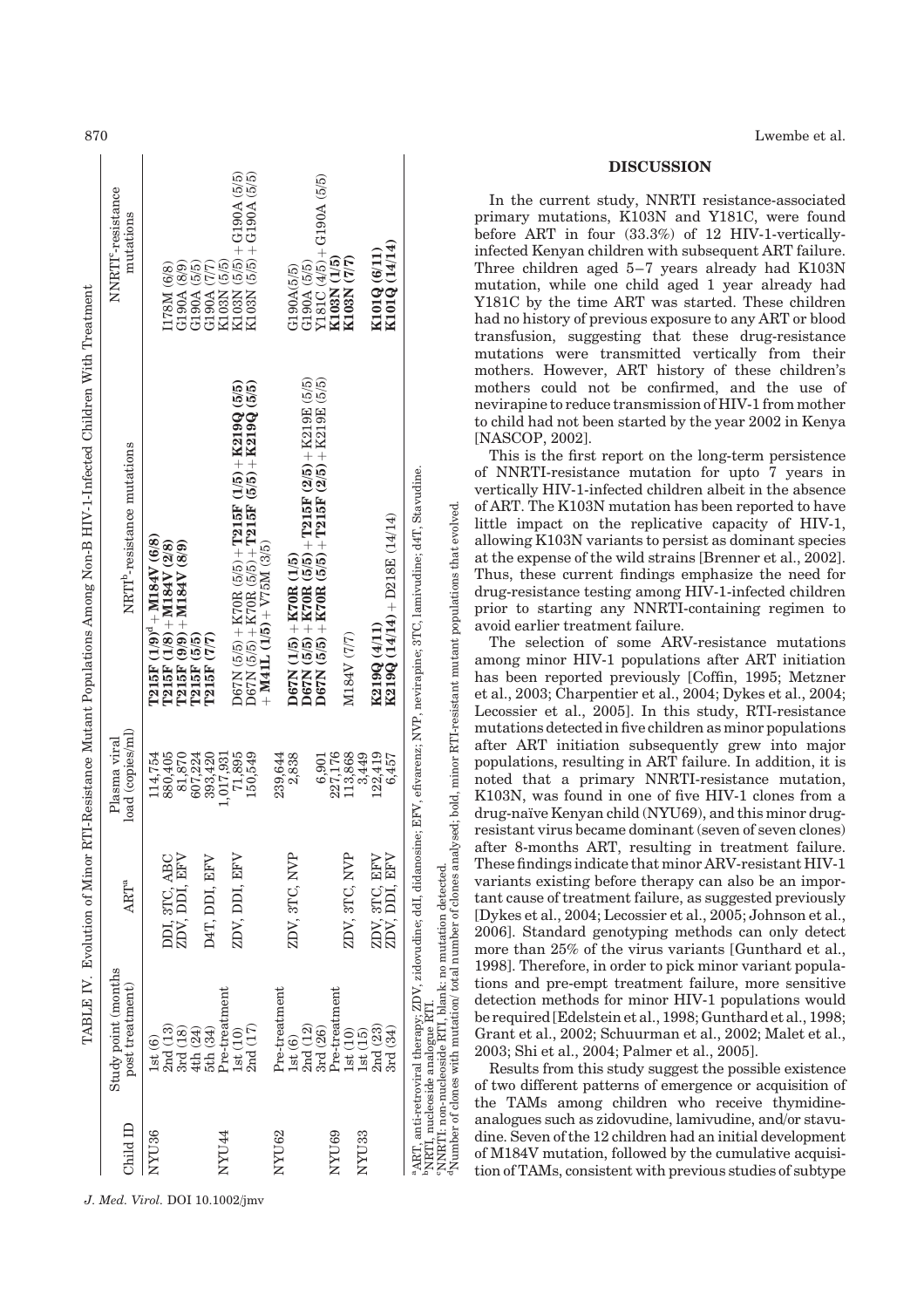Drug Resistance in Non-B HIV-1 Infected Children 871

B HIV-1 [Johnson et al., 2005], which reported that TAMs always develop by either one of two distinct pathways, TAM1 (M41L, L210W, and T215Y) or TAM 2 (D67N, K70R, and  $K219Q/E/R$ ), under the pressure of thymidine analogue-containing ARVs. The remaining five children, however, developed TAMs only without the initial appearance of M184V mutation. Additionally, three of these children developed both TAMs 1 and 2 members concurrently, discordant with previous reports [Flandre et al., 2003; Cozzi-Lepri et al., 2005]. One child (NYU33) developed K219Q and K101Q mutations only, after 2 year treatment with zidovudine, didanosine, and efavirenz. These two mutations have been previously grouped among the secondary RTI-resistance-associated mutations, unable to cause drug-resistance in the absence of other primary RTI-resistance-associated mutations such as K70R or T215F [Garcia-Lerma, 2005]. These findings therefore suggest the possible existence of different pathways for development of RTI-resistance in non-subtype B HIV-1-infected children, different from those reported in subtype B-infected individuals, and that secondary RTI-resistance-associated mutations namely K219Q and K101Q could independently cause ART resistance among non-subtype B HIV-1-infected children. Further studies are however needed in order to confirm these findings.

The K103N mutation has been reported as the most commonly selected NNRTI-resistance-associated mutation, usually appearing first [Johnson et al., 2005]. The results from the children who received nevirapine in this study agree with this observation. However, the children who received efavirenz developed a variety of NNRTI-resistance-associated mutations, such asL100I, K101Q, I178M, and G190A. This is the first report to show the possibility of the K101Q and I178M to appear as the first NNRTI-resistance mutations with efavirenz therapy. L100I, Y181C, and G190A have already been described [Johnson et al., 2005]. In addition, one child (NYU38) who received nevirapine and later efavirenz containing regimen did not have any NNRTI-resistanceassociated mutation despite experiencing treatment failure, suggesting a possible difference in the initial selection of NNRTI-resistant mutations between nonsubtype B and subtype B HIV-1-Infected children. However, considering recent reports on the association between a homozygous variant of multidrug-resistance transporter C3435T and good immune recovery [Saitoh et al., 2005], and the correlation of homozygous CYP2B6 \*6 with plasma efavirenz concentrations in HIV-1 infected individuals treated with efavirenz-containing regimen [Tsuchiya et al., 2004], further pharmacogenetic studies would also be needed to elucidate these phenomenon.

In conclusion, this study suggests a possible long-term persistence of ''vertically transmitted'' NNRTI-resistance mutations in the absence of drug pressure, that minor populations of RTI-resistant HIV-1 mutants may impact negatively on the outcome of ART, and that there is a possible difference in the pattern of appearance and profile of RTI-resistance mutations between nonsubtype B and subtype B HIV-1-infected children. Further studies with large population size are needed to confirm these findings.

## SEQUENCE DATA

GenBank accession numbers of the sequences reported in this study are DQ679541 to DQ679753 for Pol-RT.

#### ACKNOWLEDGMENTS

The authors are grateful to the children who joined this study. Without their contribution this work would not have been possible. The authors also wish to thank Dr. Davy Koech, the Director of Kenya Medical Research Institute (KEMRI), whose facilitation ensured the successful completion of the study. This work was supported in part by Japan Society for the Promotion of Science (Grant-in-Aid for Scientific Research, grants 14256005) and the Ministry of Health, Labor and Welfare, Japan. This work is published with the permission of the Director, KEMRI.

#### REFERENCES

- Apetrei C, Descamps D, Collin G,Loussert-Ajaka I, DamondF, Duca M, Simon F, Brun-Vezinet F. 1998. Human immunodeficiency virus type 1 subtype F reverse transcriptase sequence and drug susceptibility. J Virol 72:3534–3538.
- Boden D, Hurley A, Zhang L, Cao Y, Guo Y, Jones E, Tsay J, Ip J, Farthing C, Limoli K, Parkin N, Markowitz M. 1999. HIV-1 drug resistance in newly infected individuals. JAMA 282:1135–1141.
- Brenner B, Wainberg MA, Salomon H, Rouleau D, Dascal A, Spira B, Sekaly RP, Conway B, Routy JP. 2000. Resistance to antiretroviral drugs in patients with primary HIV-1 infection. Investigators ofthe Quebec Primary Infection Study. Int J Antimicrob Agents 16:429– 434.
- Brenner BG, Routy JP, Petrella M, Moisi D, Oliveira M, Detorio M, Spira B, Essabag V, Conway B, Lalonde R, Sekaly RP, Wainberg MA. 2002. Persistence and fitness of multidrug-resistant human immunodeficiency virus type 1 acquired in primary infection. J Virol 76:1753–1761.
- Charpentier C, Dwyer DE, Mammano F, Lecossier D, Clavel F, Hance AJ. 2004. Role of minority populations of human immunodeficiency virus type 1 in the evolution of viral resistance to protease inhibitors. J Virol 78:4234–4247.
- Coffin JM. 1995. HIV population dynamics in vivo: Implications for genetic variation, pathogenesis, and therapy. Science 267:483–489.
- Conlon CP, Klenerman P, Edwards A, Larder BA, Phillips RE. 1994. Heterosexual transmission of human immunodeficiency virus type 1 variants associated with zidovudine resistance. J Infect Dis 169: 411–415.
- Cozzi-Lepri A, Ruiz L, Loveday C, Phillips AN, Clotet B, Reiss P, Ledergerber B, Holkmann C, Staszewski S, Lundgren JD, Euro-SIDA Study Group. 2005. Thymidine analogue mutation profiles: Factors associated with acquiring specific profiles and their impact on the virological response to therapy. Antivir Ther 10: 791–802.
- D'Aquila RT, Johnson VA, Welles SL, Japour AJ, Kuritzkes DR, DeGruttola V, Reichelderfer PS, Coombs RW, Crumpacker CS, Kahn JO, Richman DD. 1995. Zidovudine resistance and HIV-1 disease progression during antiretroviral therapy. AIDS Clinical Trials Group Protocol 116B/117 Team and the Virology Committee Resistance Working Group. Ann Int Med 122:401–408.
- de Ronde A, van Dooren M, van Der Hoek L, Bouwhuis D, de Rooij E, van Gemen B, de Boer R, Goudsmit J. 2001. Establishment of new transmissible and drug-sensitive human immunodeficiency virus type 1 wild types due to transmission of nucleoside analogueresistant virus. J Virol 75:595–602.
- Duwe S, Brunn M, Altmann D, Hamouda O, Schmidt B, Walter H, Pauli G, Kucherer C. 2001. Frequency of genotypic and phenotypic